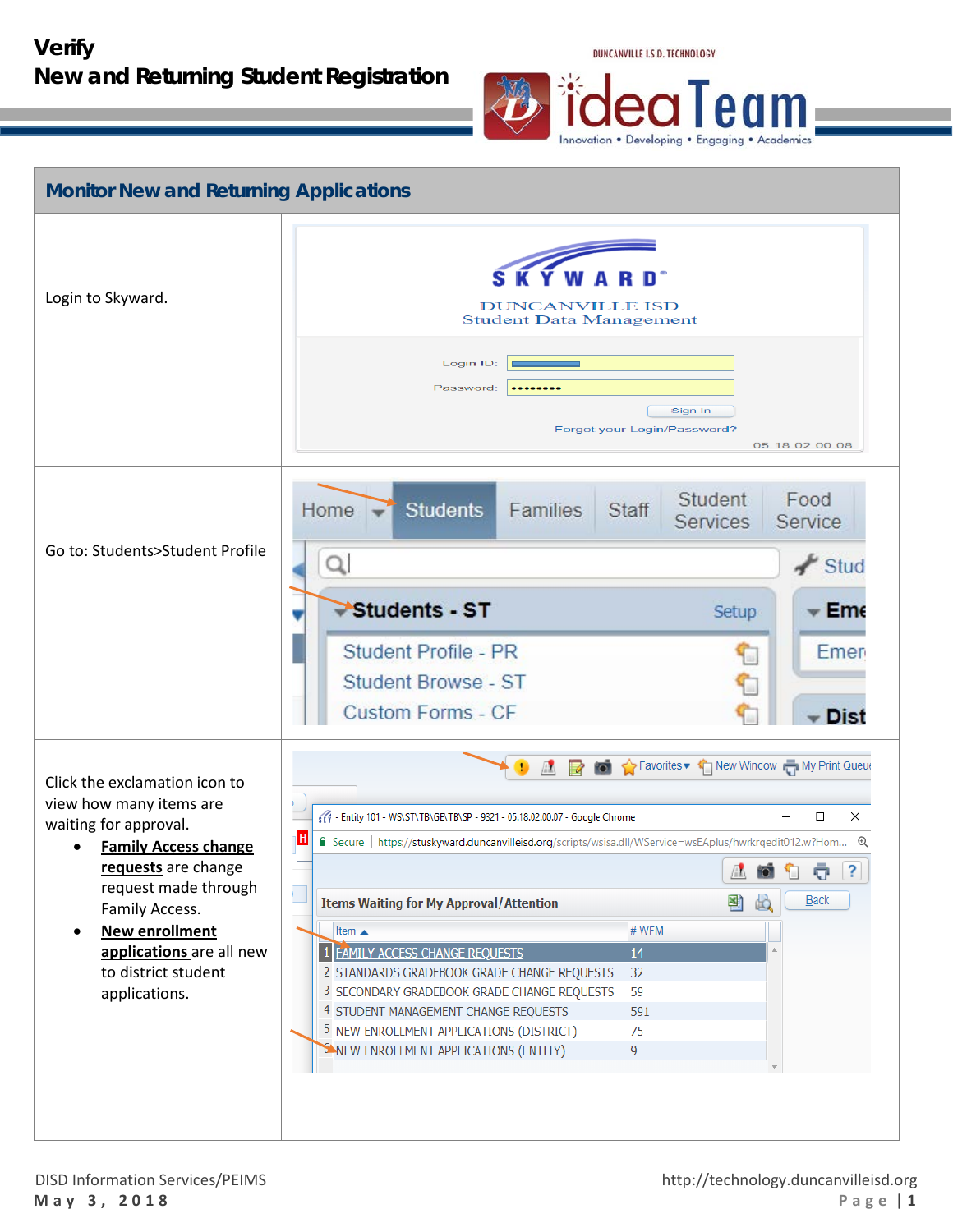## **Verify New and Returning Student Registration**



| <b>Monitor Returning Student Change Request</b>                                                                                                                                                                                                                                                                                                                                                                                |                                                                                                                                                                                                                                                                                                            |                                                                                                                                                                                                                                                                                                                                                                                                       |  |  |
|--------------------------------------------------------------------------------------------------------------------------------------------------------------------------------------------------------------------------------------------------------------------------------------------------------------------------------------------------------------------------------------------------------------------------------|------------------------------------------------------------------------------------------------------------------------------------------------------------------------------------------------------------------------------------------------------------------------------------------------------------|-------------------------------------------------------------------------------------------------------------------------------------------------------------------------------------------------------------------------------------------------------------------------------------------------------------------------------------------------------------------------------------------------------|--|--|
| Go to Families>Online<br>Registration>Approvals                                                                                                                                                                                                                                                                                                                                                                                | Student<br>Food<br>Students<br>Staff<br>Families<br>Home $\rightarrow$<br><b>Services</b><br>Service<br>$\alpha$<br>- Families - FA<br><b>Setup</b><br>A<br>Families - FA<br>۹ī<br>Reports - RE<br>☜                                                                                                       | Educator<br>Ad<br>Office<br>Administration<br><b>Access Plus</b><br>Fe<br>Student Management Setup<br>- Family Access - FM<br>Setup<br>Pseudo Approval - PC<br>t<br>Family Access Users - US<br>t<br>Login History - LH<br>ਥ<br><b>Online Forms - OF</b><br>T.<br>Reports - RE<br>t<br>Dnline Registration - OR<br>Setup<br>t<br>Approvals - AP<br>€<br>Verification Status - VS<br>t<br>Reports - RE |  |  |
| Possible change requests:<br>Address change<br>Name change<br>Add emergency contact<br>$\bullet$<br>or change order of<br>sequence<br>All of the above need to be<br>approved by the campus<br>registrar. In order to approve<br>the request, the Guardian<br>needs to bring in updated<br>documentation for an address<br>change or a name change. All<br>requests need to be worked<br>from Waiting Approval to<br>Complete. | <b>Approve Online Registration Request(s)</b><br>Time Last Name<br>First<br>Middle<br>Area<br>Date $\blacktriangledown$<br>10:16 am Deleon<br>04/20/2018<br><b>Aracely</b><br>2:27 pm Mckinney<br>Matthew<br>04/16/2018<br>Gregory<br>1:37 pm Hill<br>04/09/2018<br>Hannah<br>$3 \triangleright$<br>Morgan | <b>Request Status</b><br>Requested By<br>Student Information<br>Diana DeLeon<br><b>Waiting Approval</b><br>Catherine Mckinney<br>Family Information<br><b>Waiting Approval</b><br>Richard Hill<br>Family Information<br><b>Waiting Approval</b>                                                                                                                                                       |  |  |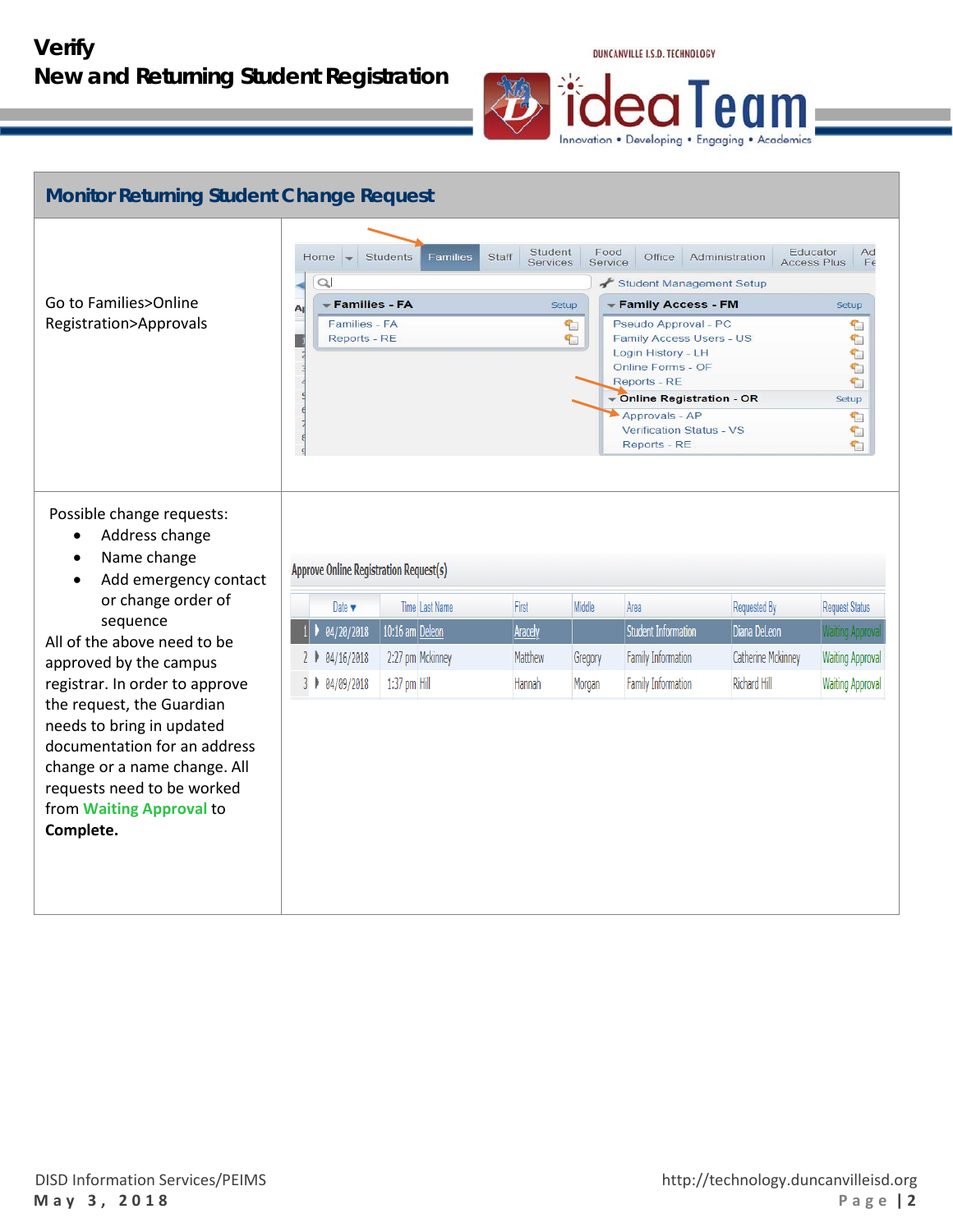

| <b>Monitor New Enrollment Applications</b>                                                                            |                                                                                                                                                                                                                  |                                                             |                 |                                                                                                                                                                                                                                                           |                                                                                                          |                                                                                                                                                                                      |                          |                             |
|-----------------------------------------------------------------------------------------------------------------------|------------------------------------------------------------------------------------------------------------------------------------------------------------------------------------------------------------------|-------------------------------------------------------------|-----------------|-----------------------------------------------------------------------------------------------------------------------------------------------------------------------------------------------------------------------------------------------------------|----------------------------------------------------------------------------------------------------------|--------------------------------------------------------------------------------------------------------------------------------------------------------------------------------------|--------------------------|-----------------------------|
| Go to Students>Online<br>Enrollment>Enrollment<br><b>Application Processing</b>                                       | SKYWARD'<br>Home - Students Families<br>Staff<br>$Q_1$<br>- Students - ST<br>Student Profile - PR<br><b>Student Browse - ST</b><br>Custom Forms - CF<br>Data Mining - DM<br>Pseudo Approval - PA<br>Reports - RE | Student<br>Services<br>Setup<br>th<br>G<br>G<br>G<br>白<br>G | Food<br>Service | Office Administration<br>Student Management Setup<br>- Emergency Contacts - EC<br><b>Emergency Contacts - EC</b><br>- District to District - DD<br>Send Student - SS<br><b>Request Student - RS</b><br>Receive Student - RE<br>Approve/Deny Requests - AR | Educator<br>Access Plus<br>Seton<br>$\mathcal{F}_{\text{in}}$<br><b>Setup</b><br><b>T</b><br>€<br>€<br>¢ | Federal/State<br>Advanced<br>Features<br>Reporting<br><b>Online Enrollment - OE</b><br>Enrollment Application Processing - EP<br>Online Enrollment Portal Users - OU<br>Reports - RE | $C$ ustom $Q$<br>Reports | <b>Setup</b><br>T<br>G<br>G |
| Set filter to view All<br><b>Available Application. All</b><br>new applications need to be<br>viewed by registrar and | <b>Enrollment Application Processing 全</b><br>Student Name ▼<br>Views:                                                                                                                                           |                                                             |                 | Filters: *All Available Applications                                                                                                                                                                                                                      |                                                                                                          | v                                                                                                                                                                                    |                          |                             |
| placed in a stage. Once                                                                                               | Student Name ▲                                                                                                                                                                                                   | Grade                                                       | Entity          | Date Received                                                                                                                                                                                                                                             | Time Received Status*                                                                                    |                                                                                                                                                                                      | Stage                    | <b>CY/NY</b>                |
| staged they are placed in<br><b>WIP Status.</b>                                                                       |                                                                                                                                                                                                                  | 09                                                          | 001             | 01/27/2018                                                                                                                                                                                                                                                | 06:26 PM WIP                                                                                             |                                                                                                                                                                                      |                          | <b>NY</b>                   |
|                                                                                                                       |                                                                                                                                                                                                                  | 09                                                          | 001             | 04/03/2018                                                                                                                                                                                                                                                | 02:00 PM New                                                                                             |                                                                                                                                                                                      |                          | <b>NY</b>                   |
|                                                                                                                       | <u>Daniela, Jaaqya</u>                                                                                                                                                                                           | $09*$                                                       | 001             | 01/29/2018                                                                                                                                                                                                                                                | 08:59 PM WIP                                                                                             |                                                                                                                                                                                      |                          | CY                          |
|                                                                                                                       | zumoją zuyuun Luchuyo                                                                                                                                                                                            | $09*$                                                       | 001             | 01/29/2018                                                                                                                                                                                                                                                | 08:44 PM WIP                                                                                             |                                                                                                                                                                                      |                          | CY                          |
|                                                                                                                       |                                                                                                                                                                                                                  |                                                             |                 |                                                                                                                                                                                                                                                           |                                                                                                          |                                                                                                                                                                                      |                          |                             |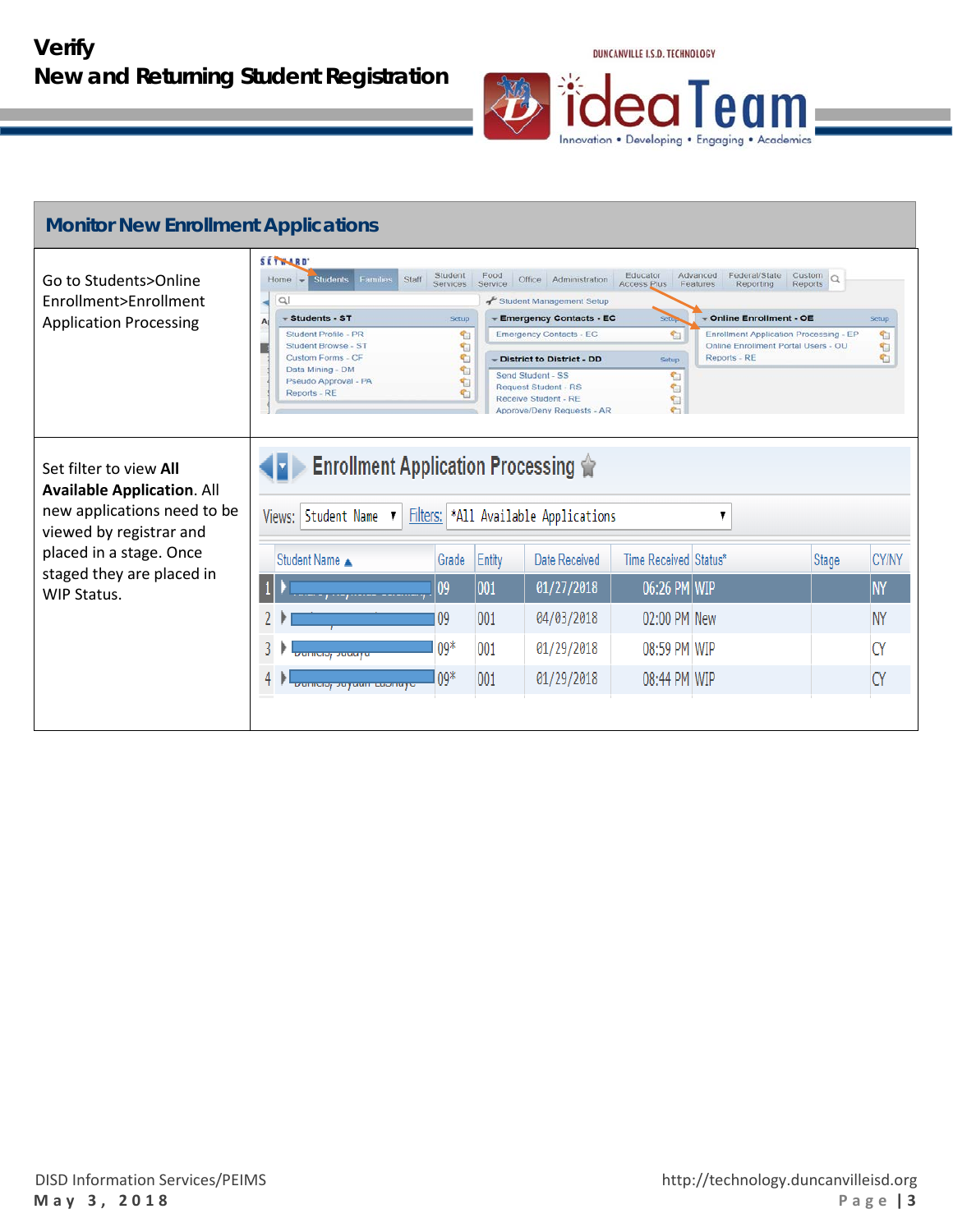# **Verify New and Returning Student Registration**



| <b>Filters in Families</b>                                                       |                                                                                                         |
|----------------------------------------------------------------------------------|---------------------------------------------------------------------------------------------------------|
| Filter options in<br>Families>Approvals                                          | Favorites • T New Window My Print Queu<br>$\mathbb{Z}^{(1)}$ for<br>風                                   |
| 1 <sup>st</sup> : Select Filter Options.                                         | <b>Filter</b><br>国)<br>ds.<br><b>Options</b>                                                            |
| 2 <sup>nd</sup> : Hide Change Request<br>that are Complete.                      |                                                                                                         |
|                                                                                  | <b>Filter Options</b><br><b>Apply Filter</b>                                                            |
|                                                                                  | <b>Back</b><br>Hide Change Requests that are Waiting Approval<br>Hide Change Requests that are Complete |
| Filter Options in<br>Families>Verification<br><b>Status</b>                      | Favorites • T New Window My Print Queu<br>$2^{(1)}$<br>压力<br>t.                                         |
| 1 <sup>st</sup> : Select Filter Options                                          | Filter<br><b>Options</b><br>Mark as                                                                     |
| $2nd$ : Change the School<br>Year to 2018-2019 and<br>Hide all that are verifies | Verified                                                                                                |
|                                                                                  | <b>Filter Options</b><br><b>Apply Filter</b>                                                            |
|                                                                                  | School Year: [2018-2019<br><b>Back</b><br>▼                                                             |
|                                                                                  | Hide Students that are Verified<br>Hide Students that are Verified pending approval to changes          |
|                                                                                  | Hide Students that are not Verified                                                                     |